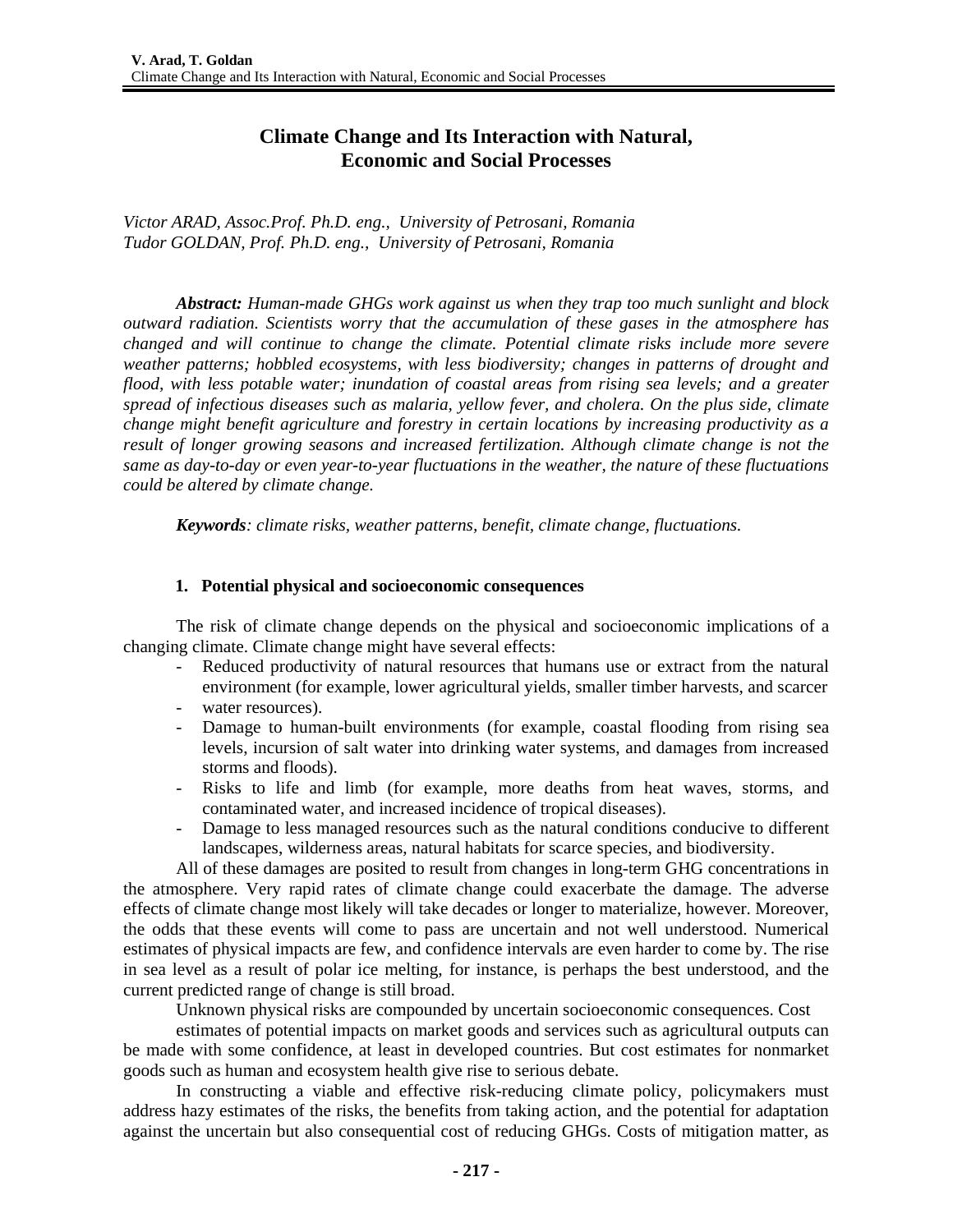do costs of climate change itself. One must consider the consequences of committing resources to reducing climate change risks that could otherwise be used to meet other human interests, just as one must weigh the consequences of different climatic changes.

Global change can exert severe impacts on the ecology of aquatic and wetland ecosystems, on the filter and transport functions of soils and on water quality. Assessments of these changes require a better understanding of the consequences of major hydrological changes, to identify and quantify the key bio-geochemical processes and to predict the consequences of global change at different scales. The integrated management of soil-water systems requires a detailed understanding of the properties, and the functional role of soils and the behaviour and fate of pollutants, in order to allow the development of risk-based management approaches. Research will focus on the impacts of global change on the ecology of surface water bodies, on how to improve floodplain functioning and management, and on water-soil system functioning and management.

#### **2. The importance of evaluating of climate change risk**

Although uncertain, climate change risks are real and need to be better understood so as to avoid unwanted consequences. Many observers characterize responding to the risks of climate change as taking out insurance; nations try to reduce the odds of adverse events occurring through mitigation, and to reduce the severity of negative consequences by increasing the capacity for adaptation once climate change occurs. The insurance analogy underscores both the uncertainty that permeates how society and policymakers evaluate the issue and the need to respond to the risks in a timely way.

Responding effectively to climate change risks requires society to consider the potential costs and benefits of various actions as well as inaction. By costs we mean the opportunity costs of

GHG mitigation or adaptation – what society must forgo to pursue climate policy. Benefits are the gains from reducing climate change risks by lowering emissions or by enhancing the capacity for adaptation. An assessment of benefits and costs gives policymakers information they need to make educated decisions in setting the stringency of a mitigation policy (for example, how much GHG abatement to undertake, and when do it) and deciding how much adaptation infrastructure to create.

It is important to consider the costs and the benefits of climate change policies because all resources – human, physical, and natural – are scarce. Policymakers must consider the benefits not obtained when resources are devoted to reducing climate change risks, just as they must consider the climate change risks incurred or avoided from different kinds and degrees of policy response. Marginal benefits and costs reveal the gain from an incremental investment of time, talent, and other resources into mitigating climate risks, and the other opportunities forgone by using these resources for climate change risk mitigation. It is not a question of whether to address climate change but how much to address it.

Critics object to a benefit-cost approach to climate change policy assessment on several grounds. Their arguments include the following:

- The damages due to climate change, and thus the benefits of climate policies to mitigate these damages, are uncertain and thus inherently difficult to quantify given the current state of knowledge. Climate change also could cause large-scale, irreversible effects that are hard to address in a simple benefit-cost framework. Therefore, the estimated benefits of action are biased downward.
- Climate mitigation costs are uncertain and could escalate rapidly from too-aggressive emission control policies. Proponents of this view are indicating a concern about the risk of underestimating mitigation costs.
- Climate change involves substantial equity issues both among current societies and between current and future generations – that are questions of morality, not economic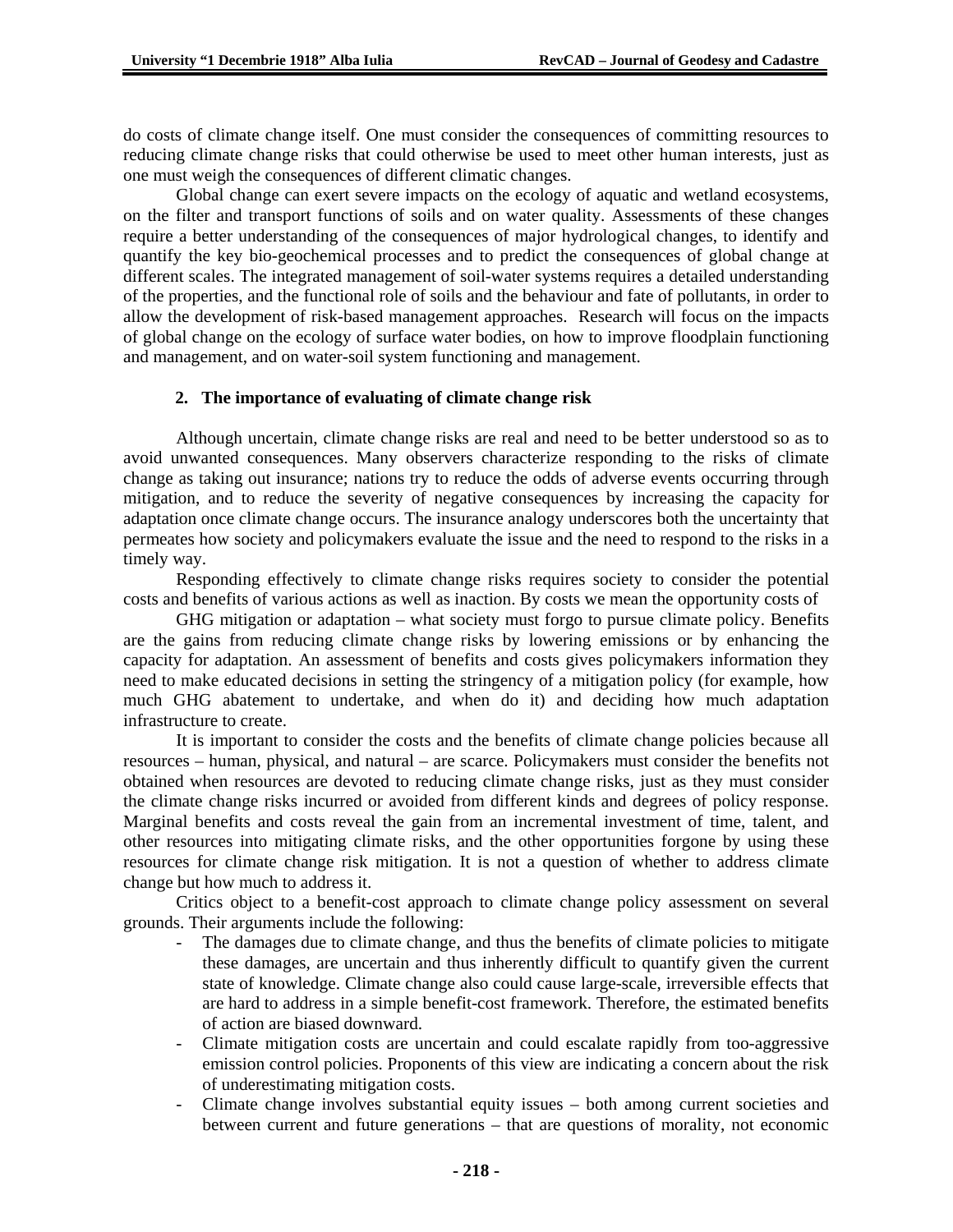efficiency. Policymakers should be concerned with more than benefit-cost analysis in judging the merits of climate policies.

As these arguments indicate, some critics worry that economic benefit–cost analysis gives short shrift to the need for climate protection, whereas others are concerned that the results of the analysis will call for unwarranted expensive mitigation.

Supporters of the conventional approach to discounting on grounds of economic efficiency argue just as vehemently that any evaluation of costs and benefits over time that understates the opportunity cost of forgone investment is a bad bargain for future generations because it distorts the distribution of investment resources over time. These supporters of standard discounting also argue that future generations are likely in any event to be better off than the present generation is, casting doubt on the basic premise of the critics' concerns [5].

Analyzing the benefits and costs of climate change mitigation requires understanding biophysical and economic systems as well as the interactions between them. Integrated assessment (IA) modeling combines the key elements of biophysical and economic systems into one integrated system (Figure 1). IA models strip down the laws of nature and human behavior to their essentials to depict how more GHGs in the atmosphere raises temperature and how temperature increase induces economic losses. The models also contain enough detail about the drivers of energy use and interactions between energy and economy that one can determine the economic costs of different constraints on CO2 emissions [3].



Fig. 1 Climate change and its interaction [1]

Researchers use IA models to simulate a path of carbon reductions over time that would maximize the present value of avoided damages (that is, the benefits of a particular climate policy) less mitigation costs. As noted above, considerable controversy surrounds this procedure.

A striking finding of many IA models is the apparent desirability of imposing only limited

GHG controls over the next 20 or 30 years. According to the estimates in most IA models, the costs of sharply reducing GHG concentrations today are too high relative to the modest benefits the reductions are projected to bring.

Irreversibility of GHG emissions is yet another factor influencing the benefits of GHG abatement. Because GHG emissions persist in the atmosphere for decades, even centuries, the resulting long-term damages strengthen the rationale for early and aggressive GHG control. Moreover, given that some damage costs from adjusting to a changed climate depend on the rate of climate change, immediate action also might be valuable. To date, however, the importance of this factor has not been conclusively demonstrated; the gradual abatement policies implied by the IA models do not seem likely to increase the speed of further climate change that much.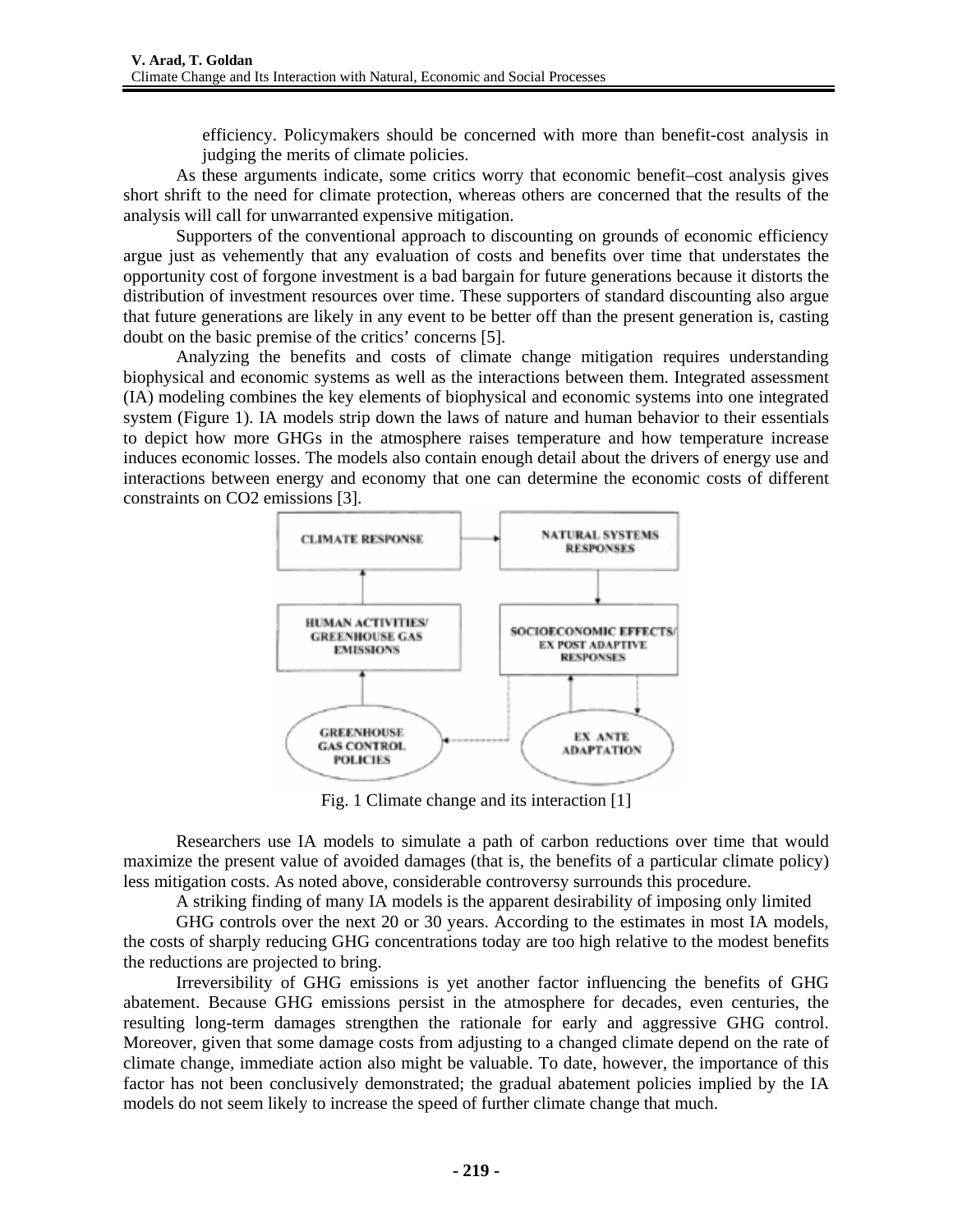### **3. Uncertainty in the social cost of carbon**

The social cost of carbon (SCC) is the estimate of the cost of climate change damages.the net effects of impacts on economies and societies of long term trends in climate conditions, including extreme events, related to anthropogenic emission of greenhouse gases. Such estimates have been compiled in order to aid consideration of greenhouse gas emission policies and to prioritise adaptation strategies according to their potential effectiveness.

The term, social cost of carbon (SCC), generally refers to the marginal cost of climate change impacts. The SCC is usually estimated as the net present value of the impact over the next 100 years (or longer) of one additional ton of carbon emitted to the atmosphere today. This should not be confused with the total impact of climate change or the average impact (the total divided by the total emissions of carbon). The SCC is expressed as the economic value (in US\$,  $\epsilon$ or GB£) per ton of carbon (tC). In this assessment, the baseline is the year 2000 for the emissions as well as for the net present value. In some literature, but not in this report, marginal damages are related to 1 ton of carbon dioxide.

This review of uncertainty in estimates of the social cost of carbon is summarised in key messages:

*Understanding of the social cost of carbon:* 

- Our understanding of future climatic risks, spanning trends and surprises in the climate system, exposure to impacts, and adaptive capacity, is improving, but knowledge of the costs of climate change impacts is still poor.
- The lack of adequate sectoral studies and understanding of local to regional interactions precludes establishing a central estimate of the social cost of carbon with any confidence.
- The balance of benefits and damages in the social cost of carbon shifts markedly over time, with net damages increasing in later time periods. Estimates of the SCC are particularly sensitive to the choice of discount rates and the temporal profile of net damages.
- Vulnerability and adaptation to climate change impacts are dynamic processes responding to climatic signals, multiple stresses, and interactions among actors. Large scale impacts, such as migration, can be triggered by relatively modest climate changes in vulnerable regions.

*Uncertainty and risk:* 

- Climate uncertainties and the climate sensitivity are key factors in larger estimates of the social cost of carbon.
- Uncertainties in coverage, sectoral assessments and regional processes are likely to be significant, but are difficult to judge without further model development and inter-model comparison.
- Decision variables such as the discount rate equity weighting also are extremely important.

*The range of estimates of the social cost of carbon:* 

- Estimates of the social cost of carbon reflected uncertainties in climate and impacts, coverage of sectors and extremes, and choices of decision variables.
- An upper benchmark of the SCC for global policy contexts is more difficult to deduce from the present state-of-the-art, but the risk of higher values for the social cost of carbon is significant.

Significant improvement in estimates of the SCC will require well validated assessments at the regional scale of the dynamic processes of vulnerability and adaptation. Partnerships among researchers and stakeholders in developing countries are essential.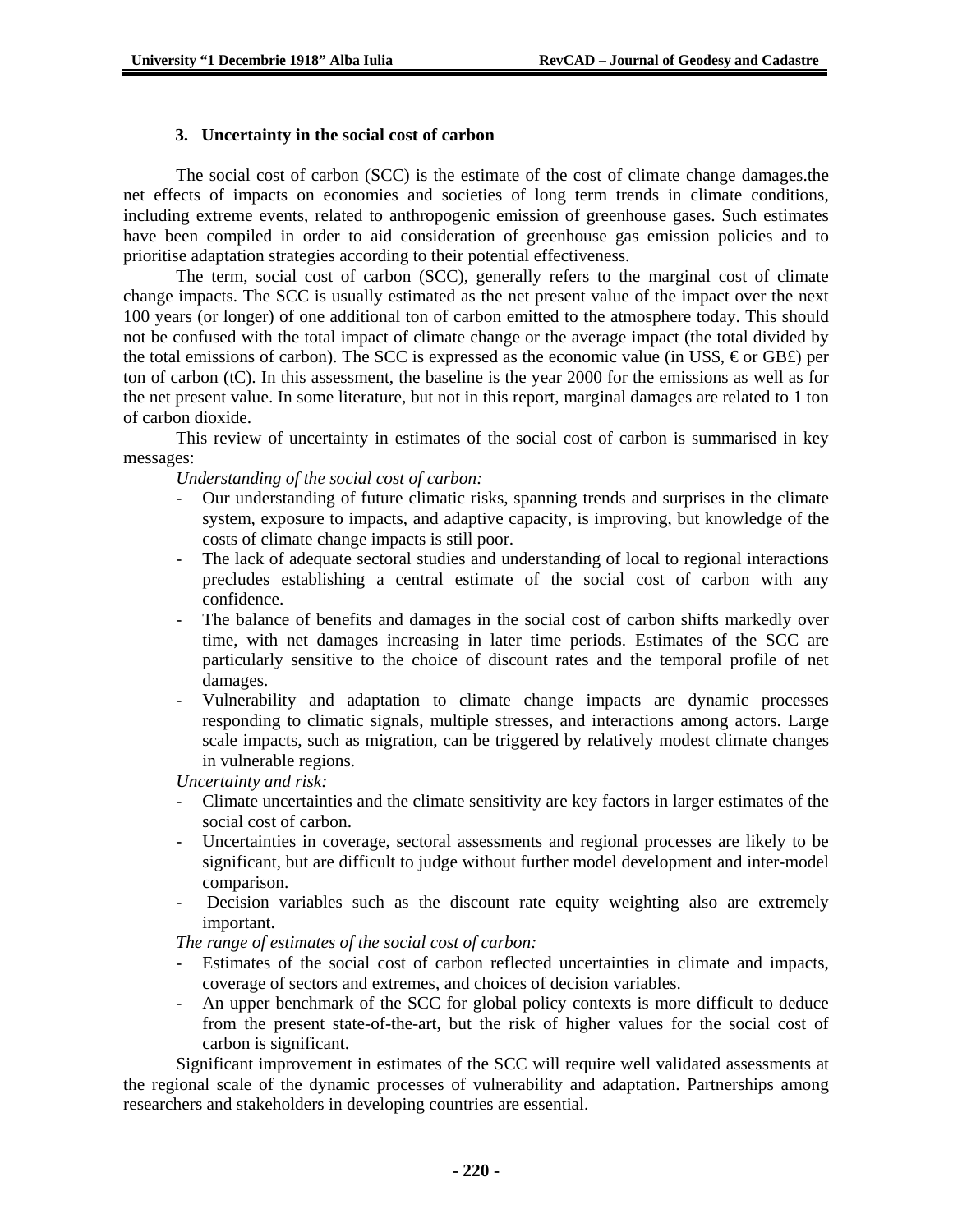The arrows on the three axes imply increasing uncertainty, although not necessarily larger estimates of the SCC.



Fig. 2 Schematic mapping of multiple lines of evidence in understanding uncertainty in the social cost of carbon

Framing of estimates of the SCC is organised as a matrix of confidence in projections of future climate change and understanding of economic valuation (Figure 3). The climate axis ranges from projections of global and regional temperature, to bounded scenarios of changes in precipitation and risk of storms, to systemic, large scale changes such as collapse of the West Antarctic Ice Sheet, shift in ocean circulations, or reversal of the biosphere carbon sink.

|                                  |                                  | A. Market | <b>B. Non-market</b> | C. Socially<br>contingent |
|----------------------------------|----------------------------------|-----------|----------------------|---------------------------|
| Uncertainty in<br>Climate Change | 1. Projection                    |           |                      |                           |
|                                  | 2. Bounded risks                 |           |                      |                           |
|                                  | 3. System change and<br>surprise |           |                      |                           |
|                                  |                                  |           |                      |                           |

Uncertainty in valuation

Fig. 3 A risk assessment framework

The corresponding economic axis begins with market sectors, with uncertainty expanding to the valuation of non-market sectors such as coral reefs, and socially contingent feedbacks, such as conflict over water, that exacerbate sectoral impacts or present non-marginal impacts at the local to regional level. Note that socially contingent effects are a class of non-market impacts, where B might be considered micro-economic effects and C includes macro-economic effects.

The gradient across the matrix, from top-left to bottom-right suggests an increase in uncertainty. The larger scale climate changes are still speculative and often described as surprises outside the realm of current global model predictions. The relative lack of studies of non-market and socially contingent effects increases uncertainty in estimates of the SCC.

The gradient also reflects different timings of impacts.systemic changes in the global climate are posited on a century time scale (e.g., collapse of the West Antarctic Ice Sheet); collapse of regional societies and economies is not forecast in the next few decades (if at all). Some of the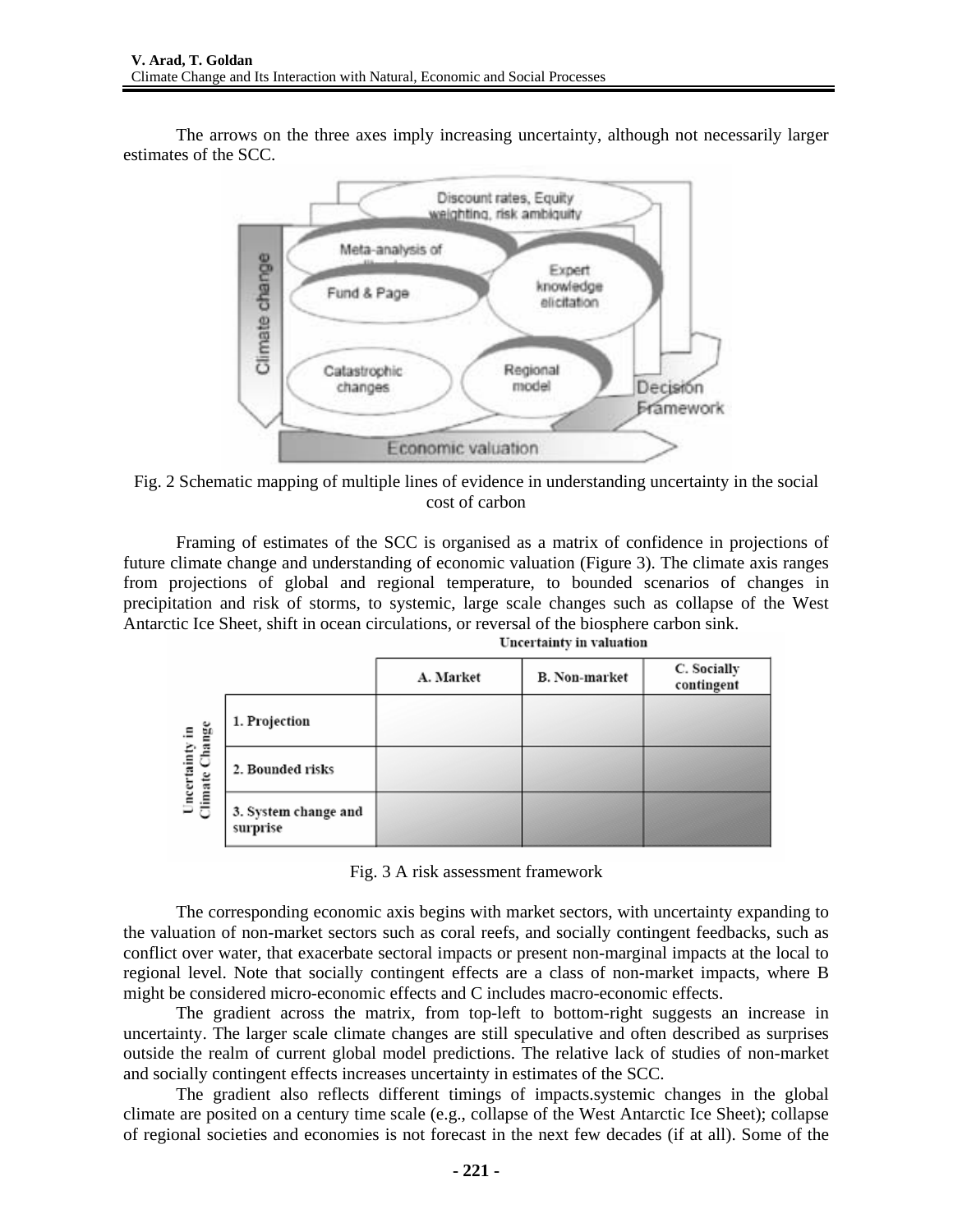largest uncertainties.such as release of methane hydrates.are events that are not fixed to a particular time frame.

At present, the most commonly held assertion is that the net non-market and socially contingent costs will be adverse (rather than benefits). However, there is insufficient evidence to suggest that the gradient from upper-left to lower-right is necessarily a substantial increase in the total social cost of carbon.

The typical situations with each cell may help to illustrate both the range of issues inherent in estimating the SCC as well as the role of the risk matrix.

For the column of impacts related to markets (A):

- A1: Global and regional temperatures are projected to increase with relatively high confidence. To the extent that warmer conditions would expand the area suitable for agriculture, leading to climate impacts (in this case benefits) that are readily valued through market exchanges (such as the price of major commodities, value of agricultural land, net profit to producers or net benefit to consumers). Sea level rise is the other major climatic element with high confidence, leading to impacts on coastal communities, loss of dryland and wetland, forced migration, and the costs of coastal protection.
- A2: Most climate elements are uncertain at the regional level, but current climate models project changes within a reasonable range. Such bounded risks include increases or decreases in precipitation, intensity and tracks of storms, and the frequency and magnitude of other climatic extreme events (e.g., floods, droughts, lightning). The market impacts, for example of drought on agriculture, can be estimated in principle although it is difficult to differentiate between the effect of climate change and other stresses and responses that shape economic outcomes. Current scenarios of climate change may underestimate drought risks, leading to a possible bias toward short-term benefits of climate change for agriculture.
- A3: System change and surprises are plausible climate outcomes that are not readily evaluated in a probabilistic framework, such as a weakening of the thermohaline circulation, changes to the phases of the major ocean-atmosphere modes (such as ENSO), the more extreme scenarios of collapse of the West Antarctic Ice Sheet, large releases of methane hydrates or reversals of the terrestrial carbon uptake. While the market effects can be described, the impacts over large areas and time scales are not linear and therefore difficult to value in a micro-economic framework. For example, what would be the (net) value of displacement of all of the major world coastal cities due to a 3-5m sea level rise [4, 6]?

Effects on non-market sectors (B) are more difficult to value in that there are little empirical data on how people in different countries and economic classes value amenities, species, landscapes and other qualities of livelihoods. Contingent valuation based on willingness to pay or willingness to accept principles give some guidance, but such values are often contentious and may not scale up from local issues to the widespread effects of climate change. Examples of the sectors and issues in this column are:

- B1: Warmer temperatures and higher humidity.both projected to increase with some confidence.will alter the amenity value of climates. In northern Europe, for instance, longer and warmer summers will encourage more people to enjoy the outdoors and visit local tourist destinations. On the other hand, a greater incidence of heat waves in southern Europe may be problematic and losses in boreal and mountain ecosystems and winter tourism are likely.
- B2: The bounded risks of changes in major cyclones, for instance, would affect coastal ecosystems and agricultural land subject to increasing frequency and severity of coastal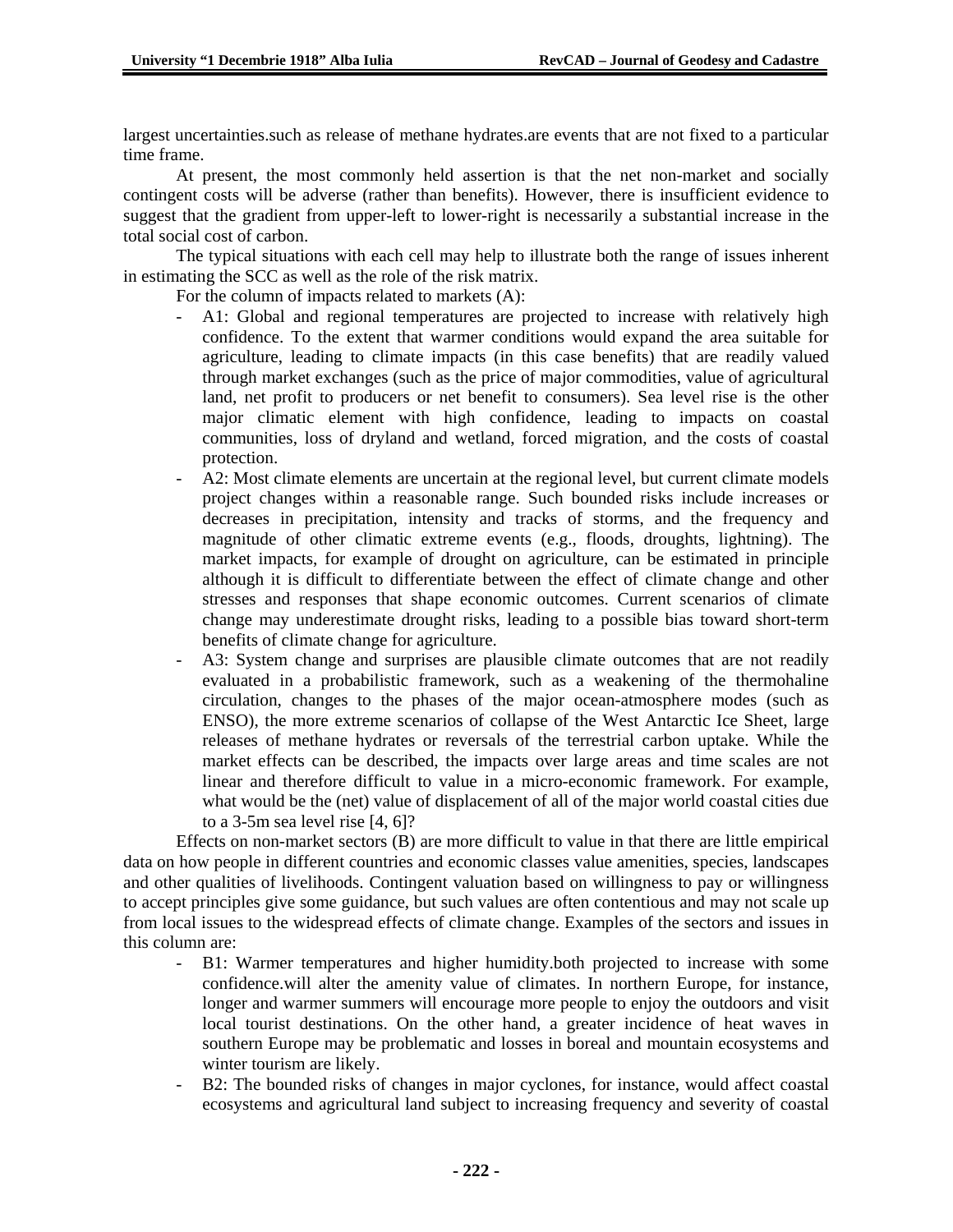flooding and salt water inundation. The value of species lost in local environments is difficult to estimate.

- B3: Catastrophic effects that lead to global losses of species are even more difficult to value, not least because the impacts of climate change on global ecosystems and species biodiversity is not well understood.

The socially contingent column (C) captures the secondary effects and multiple stresses of climate change across a range of sectors. For instance, it is possible that reasonably small changes in climate change could lead to significant impacts through multipliers (such as the effect of water shortages on agriculture), high vulnerabilities (such as migration triggered by increased cyclone frequencies) and behavioural responses to the risk (such as disinvestment from commercial agriculture in some regions). Such socially contingent effects are a sub-set of nonmarket impacts. The mechanisms of such responses may not be readily captured in either microeconomic valuations or macro-economic models. The range of potential values is likely to be influenced by the decision framework.for instance whether potential liability for regional damages is a motivation for a precautionary approach. Examples include:

- C1: Projected changes in mean temperatures and sea level rise, at least over the next few decades, re unlikely, on their own, to trigger significant socially contingent effects. The exception may be snow melt and glacial lake outburst floods, significant in some regions.
- C2: Changes in water cycles, along with drought and flood risks, are potential drivers of regional migration, loss of an agricultural economy and crises for mega cities without reliable water supplies. The extent of the world where such effects are most likely has not been rigorously evaluated, but the Sahel and coastal deltas such as Bangladesh are frequently mentioned. Regions of existing and exacerbated water scarcity could be subject to conflict.
- C3: The displacement of entire cities due to extreme sea level rise is a good example of a socially contingent effect with high uncertainty.in both the risks of climate change and in the means to value such impacts. A case study of the potential impacts of and adaptation to a 5 meter sea level rise illustrates the issues [4, 6].

The risk matrix is a guide to understanding uncertainties in the social cost of carbon. The risk matrix does not show explicitly three additional factors affecting uncertainty. Two are mentioned above: (i) the role of decision frameworks and choice and (ii) the time profile of climate change and its impacts.

The third factor (iii) concerns the method for aggregating estimates of the SCC in each cell to an overall value. It is not immediately apparent that decision makers would simply add up net values for each cell in the matrix. They may wish to account for those who suffer losses differently from those who gain. Such a concern might arise from awareness of political responsibilities, assessment of the risk of disruption associated with losses, or recognition of the non-substitutability of some environmental systems and cultural inheritance. Or, they may chose to weight some values differently than others. For instance market values might not be equity weighted while a high equity weight might be applied to the socially contingent values.

The risk matrix is a frame of reference, but does not imply specific values for the SCC for the less certain impacts and valuations (that is, for row 3 and columns B and C). Further studies and estimates of all of the cells are required to judge the extent to which sampling across all of the cells is required to produce a robust estimate of the SCC. However, the Intergovernmental Panel on Climate Change (IPCC) suggests that the larger impacts will become more likely as global temperatures rise particularly beyond the middle range of 2-3  $^{\circ}$ C [2]. The cascade of impacts across sectors and regions becomes an increasing concern if global warming exceeds 5 °C or so. However, this conclusion is in the nature of expert judgement, since there are few detailed studies presently available in the literature.